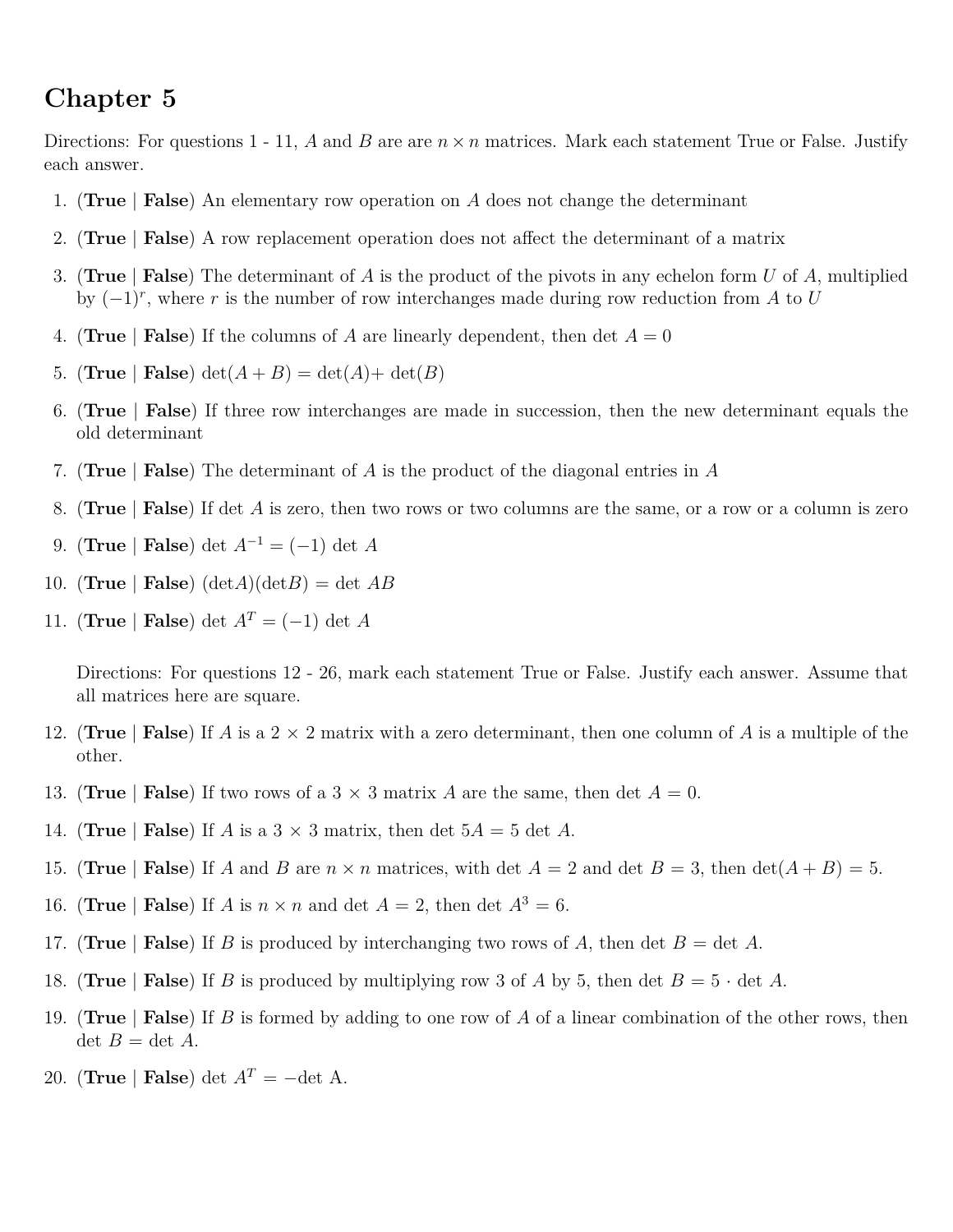- 21. (**True** | **False**) det( $-A$ ) =  $-\text{det } A$ .
- 22. (**True** | **False**) det  $A^T A \geq 0$ .
- 23. (**True** | **False**) If  $A^3 = 0$ , then det  $A = 0$ .
- 24. (**True** | **False**) If *A* is invertible, then det  $A^{-1} = \det A$ .
- 25. (**True** | **False**) If *A* is invertible, then  $(\det A)(\det A^{-1}) = 1$ .
- 26. (**True** | **False**) The determinant of a triangular matrix is the sum of the entries on the main diagonal

Directions: For questions 27 - 35, *A* is an  $n \times n$  matrix. Mark each statement True or False. Justify each answer.

- 27. (True | False) If  $A x = \lambda x$  for some vector **x**, then  $\lambda$  is an eigenvalue of A
- 28. (**True** | **False**) A matrix *A* is not invertible if and only if 0 is an eigenvalue of *A*
- 29. (**True** | **False**) A number *c* is an eigenvalue of *A* if and only if the equation  $(A cI) \mathbf{x} = \mathbf{0}$  has a nontrivial solution
- 30. (**True** | **False**) Finding an eigenvector of *A* may be difficult, but checking whether a given vector is in fact an eigenvector is easy
- 31. (**True** | **False**) To find the eigenvalues of *A*, reduce *A* to echelon form
- 32. (True | False) If  $A x = \lambda x$  for some scalar  $\lambda$ , then x is an eigenvector of A
- 33. (**True** | **False**) If **v**<sup>1</sup> and **v**<sup>2</sup> are linearly independent eigenvectors, then they correspond to distinct eigenvalues
- 34. (**True** | **False**) The eigenvalues of a matrix are on its main diagonal
- 35. (**True** | **False**) An eigenspace of *A* is a null space of a certain matrix

Directions: For questions 36 - 45, *A*, *B*, *P*, and *D* are *n*×*n* matrices. Mark each statement True or False. Justify each answer.

- 36. (**True** | **False**) If  $\lambda + 5$  is a factor of the characteristic polynomial of A, then 5 is an eigenvalue of A
- 37. (**True** | **False**) A row replacement operation on *A* does not change the eigenvalues
- 38. (**True** | **False**) *A* is diagonalizable if  $A = PDP^{-1}$  for some matrix *D* and some invertible matrix *P*
- 39. (True | False) If  $\mathbb{R}^n$  has a basis of eigenvectors of A, then A is diagonalizable
- 40. (**True** | **False**) *A* is diagonalizable if and only if *A* has *n* eigenvalues, counting multiplicities
- 41. (**True** | **False**) If *A* is diagonalizable, then *A* is invertible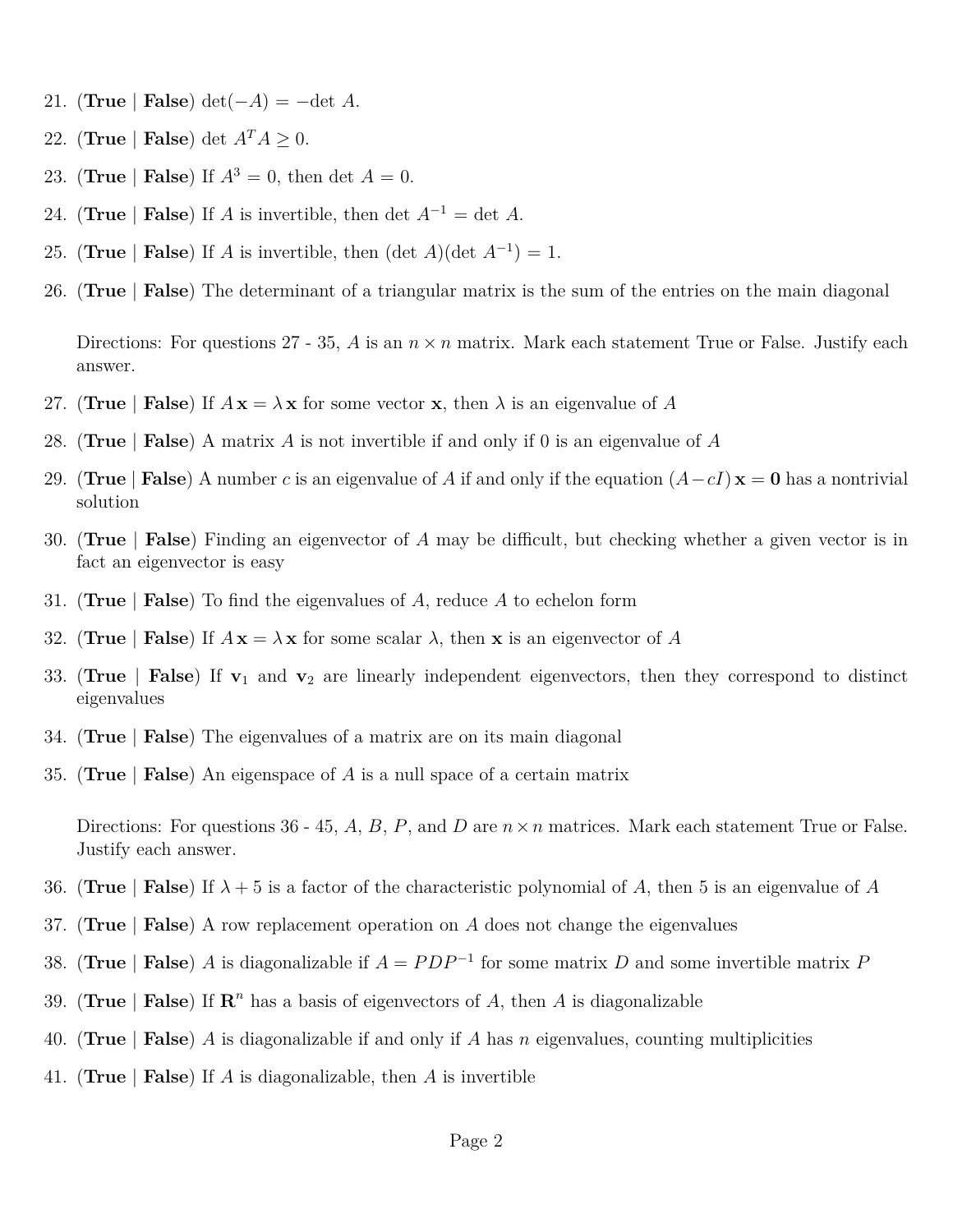- 42. (**True** | **False**) *A* is diagonalizable if *A* has *n* eigenvectors
- 43. (**True** | **False**) If *A* is diagonalizable, then *A* has *n* distinct eigenvalues
- 44. (**True** | **False**) If *AP* = *P D*, with *D* diagonal, then the nonzero columns of *P* must be eigenvectors of *A*
- 45. (**True** | **False**) If *A* is invertible, then *A* is diagonalizable

Directions: For questions 46 - 65, mark each statement True or False. Justify each answer. Let *A* and *B* represent square matrices of appropriate sizes.

- 46. (**True** | **False**) If *A* is invertible and 1 is an eigenvalue of *A*, then 1 is also an eigenvalue of  $A^{-1}$ .
- 47. (**True** | **False**) If *A* is row equivalent to the identity matrix *I*, then *A* is diagonalizable.
- 48. (**True** | **False**) If *A* contains a row or column of zeros, then 0 is an eigenvalue of *A*.
- 49. (**True** | **False**) Each eigenvalue of *A* is also an eigenvalue of *A*<sup>2</sup> .
- 50. (True | **False**) Each eigenvector of  $A$  is also an eigenvector  $A^2$ .
- 51. (**True** | **False**) Each eigenvector of an invertible matrix *A* is also an eigenvector of  $A^{-1}$ .
- 52. (**True** | **False**) Eigenvalues must be nonzero scalars.
- 53. (**True** | **False**) Eigenvectors must be nonzero vectors.
- 54. (**True** | **False**) Two eigenvectors corresponding to the same eigenvalue are always linearly dependent.
- 55. (**True** | **False**) The sum of two eigenvectors of a matrix *A* is also an eigenvector of *A*.
- 56. (**True** | **False**) The eigenvalues of an upper triangular matrix *A* are exactly the nonzero entries on the diagonal of *A*.
- 57. (**True** | **False**) The matrices *A* and  $A<sup>T</sup>$  have the same eigenvalues, counting multiplicities.
- 58. (**True** | **False**) If a 5  $\times$  5 matrix *A* has fewer than 5 distinct eigenvalues, then *A* is not diagonalizable.
- 59. (True | **False**) There exists a  $2 \times 2$  matrix that has no eigenvectors in  $\mathbb{R}^2$ .
- 60. (**True** | **False**) If *A* is diagonalizable, then the columns of *A* are linearly independent.
- 61. (**True** | **False**) A nonzero vector cannot correspond to two different eigenvalues of *A*.
- 62. (**True** | **False**) A (square) matrix *A* is invertible if and only if there is a coordinate system in which the transformation  $\mathbf{x} \mapsto A\mathbf{x}$  is represented by a diagonal matrix.
- 63. (True | **False**) If each vector  $e_j$  in the standard basis for  $\mathbb{R}^n$  is an eigenvector of *A*, then *A* is a diagonal matrix.
- 64. (True | False) An  $n \times n$  matrix with *n* linearly independent eigenvectors is invertible.